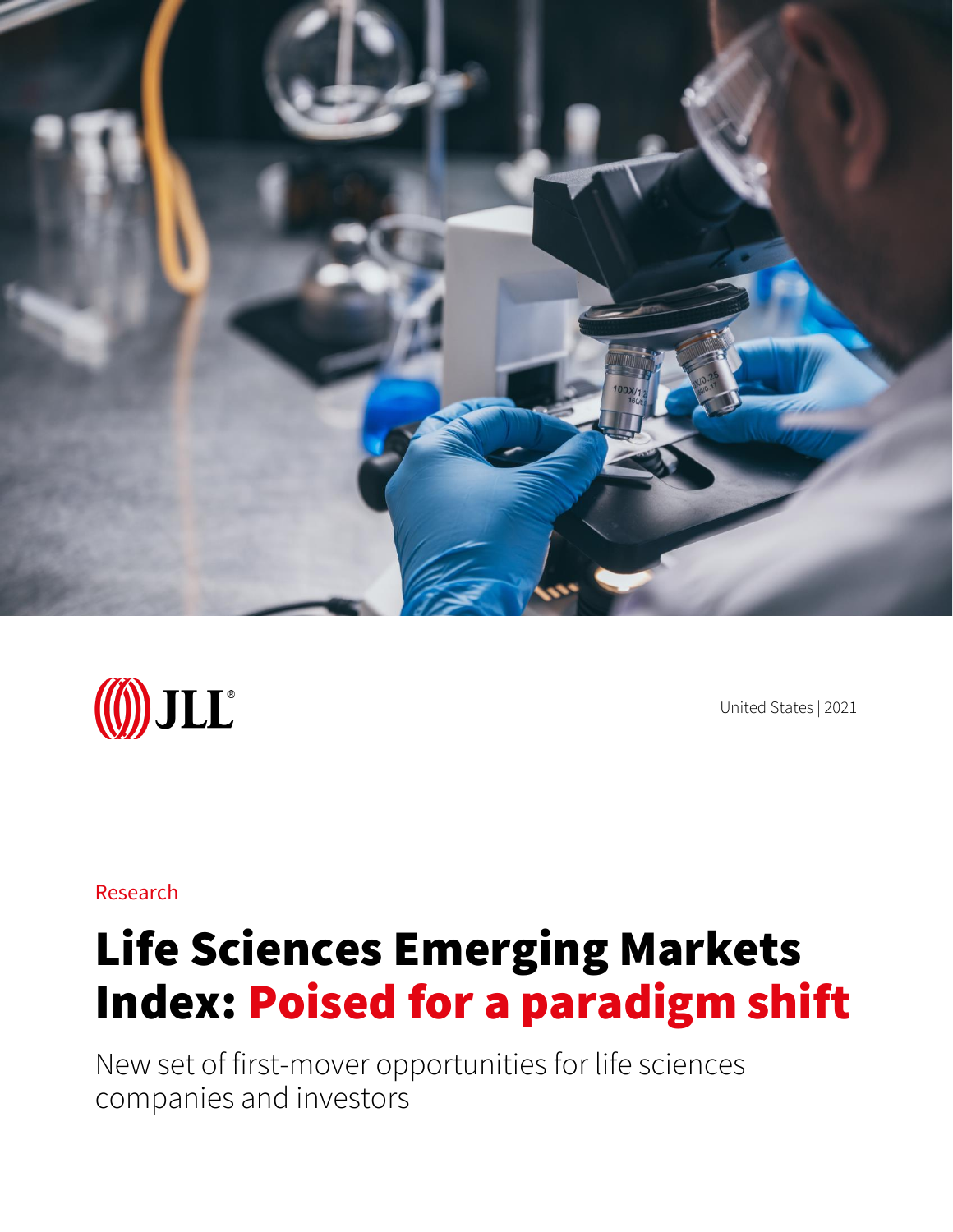



### *The events of the past 12 months have proven without a doubt that the life sciences industry plays a unique and vital role in the economy.*

By the beginning of 2020, the life sciences industry was flush with cash, the beneficiary of structural tailwinds. Years of surging research and development (R&D) funding, both public and private, had produced technological breakthroughs in therapeutics, diagnostics, medical devices and other enabling technologies, fueling growth among a wide variety of life sciences companies. Thus, the industry was as well-situated as it could be to confront the challenges posed by COVID-19. The life sciences industry did have to work through operational roadblocks; however, it also enjoyed unprecedented capital infusion in terms of both federal funding (e.g., Operation Warp Speed) and newfound investor interest.

The combination of unique and structural tailwinds produced two effects on the national life sciences real estate landscape. The traditional cluster markets of Greater Boston, San Francisco and San Diego, which have traditionally been home to a disproportionately high concentration of industry activity, became increasingly fully valued, with fewer tenant leasing opportunities for companies and high barriers to entry for investors. At the same time, the compression within the major markets radically

improved the relative attractiveness of nascent life sciences communities—more markets outside the established clusters began to attract both corporate and investor interest, based on the general abundance of funding as well as the relative scarcity of opportunities in the traditional cluster markets for both occupation and investment. As a result, a larger group of markets were beginning to merit a second look, many of them buoyed by friendlier cost-ofliving and tax environments.

At the beginning of 2021, JLL Research expanded its lens on life sciences to capture the qualities that define this new set of emerging life sciences markets. While the traditional top markets will likely retain their positions, it is increasingly clear that the next tier of markets is poised to ascend—and offer valuable opportunities to both investors and occupiers as they build scale.

With this in mind, we present our **Emerging Life Sciences Markets Index**. Our proprietary categorization and ranking index evaluates metro areas with respect to a wide variety of metrics chosen to best reflect the most critical qualities of life sciences markets on the upswing.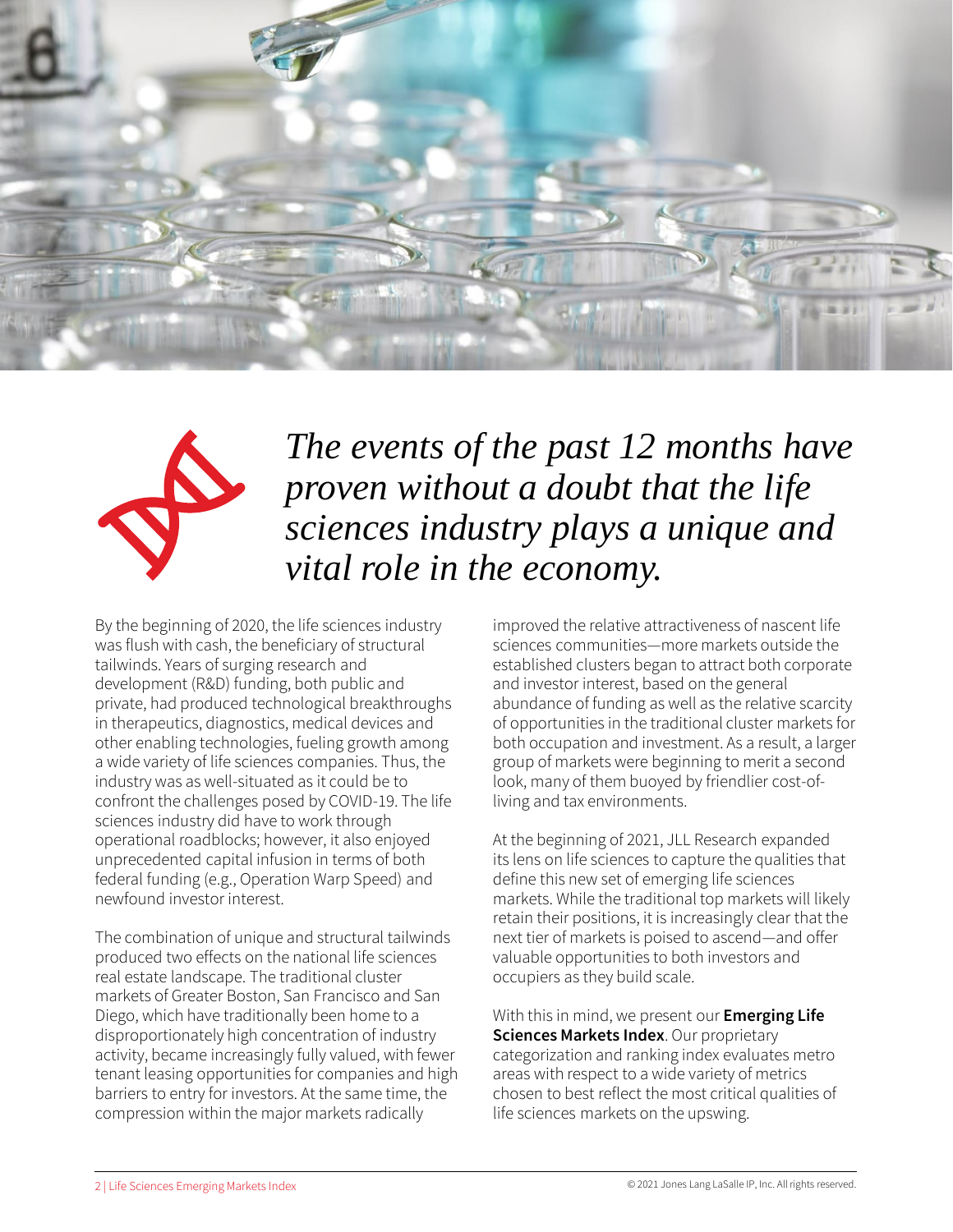### **What did we consider in creating our Emerging Markets Index?**



**Key components of a successful life sciences cluster**

We began the development process for our Emerging Life Sciences Markets Index by determining what factors would best capture the most dynamic and substantial trends within the industry. Given our deep experience within this sector, we knew that we would start with economic and demographic demand indicators to pinpoint where the real estate response should occur in the coming years. We cast a wide net, examining 110 U.S. markets to make sure we captured as many green shoots as possible.

We started with the employment landscape. Where are life sciences jobs growing the most, and how was that reflected in life sciences wage growth?

Next, we evaluated the talent pipeline across markets. What markets have risen to the top with respect to an accelerating concentration of science, technology, engineering and math (STEM) professionals?

Finally, we created a measure of potential, which is designed to reflect transformational upside with respect to the life sciences industry in a given market and includes relevant demographic indicators that will enable the market to mature into long-term national prominence.

#### **The result of this research is a three-pronged model:**



#### **Momentum:**

measures the size of the life sciences employment base and the industry's momentum

#### **Talent:**

measures educational attainment and demographic tailwinds



### **Potential:**

measures forecasted growth of key market performance indicators such as millennial population, median household income growth and housing availability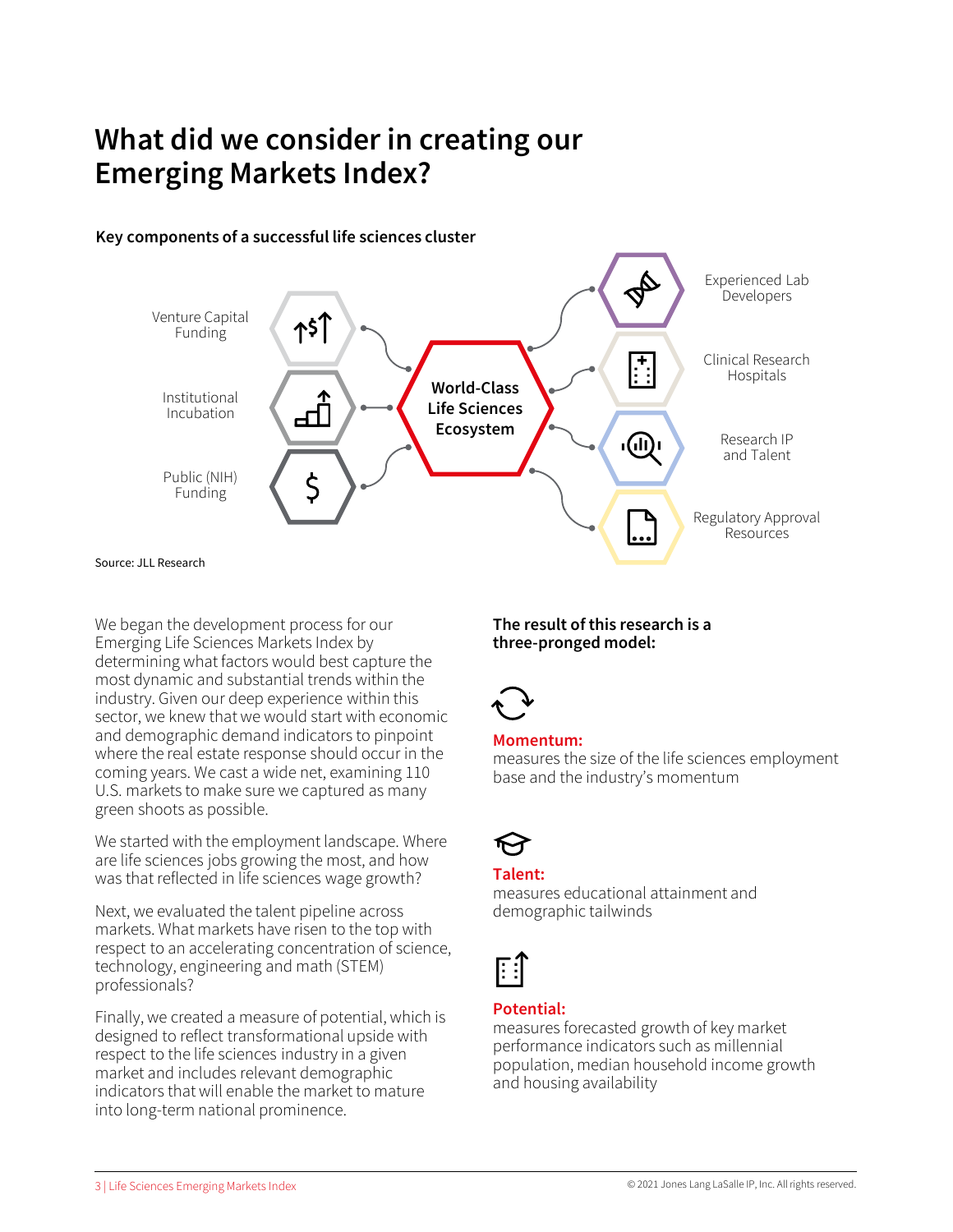## Momentum

The goal of the emerging life sciences momentum index is twofold: to capture **employment acceleration** and **wage positioning**, from both the employee and the company perspective. Employment growth acceleration suggests that a market is maturing and attracting more activity. Given the significance of the network effect on life sciences markets, increased activity kicks off a virtuous cycle, making the market in question more relevant to the industry and improving its ability to attract and retain an all-important robust talent base. Wage positioning can be construed two ways: wages above industry average are an enticement to talent, while wages below industry average could be a positive for value-conscious employers.

#### **Employment acceleration**

| Metropolitan area                      | Acceleration,    |
|----------------------------------------|------------------|
|                                        | 5 yr. vs. 10 yr. |
| <b>WA:</b> Seattle-Tacoma-Bellevue     | 3.1%             |
| <b>GA:</b> Atlanta-Sandy Springs-      |                  |
| Alpharetta                             | $3.0\%$          |
| FL: Orlando-Kissimmee-Sanford          | 2.9%             |
| <b>TX:</b> Dallas-Fort Worth-Arlington | 2.8%             |
| <b>WI:</b> Madison                     | $2.7\%$          |
| <b>AR:</b> Little Rock–North           |                  |
| Little Rock-Conway                     | 2.6%             |
| <b>FL:</b> Miami-Fort Lauderdale-      |                  |
| Pompano Beach                          | $2.4\%$          |
| <b>SD:</b> Sioux Falls                 | $2.4\%$          |
| NC-SC: Charlotte-Concord-              |                  |
| Gastonia                               | 2.2%             |
| KY-IN: Louisville/Jefferson            |                  |
| County                                 | 1.9%             |
| Sources: Emsi, JLL Research            |                  |

The employment acceleration metric measures the difference in compound average growth in life sciences employment between 2010–2015 and 2015– 2020; a higher employment acceleration value means that life sciences hiring is gaining steam. Seattle benefits from a favorable combination of an existing tech presence and a lower cost of living than the Bay Area. Atlanta, Miami and Dallas benefit from advantageous overall migration trends, as Sun Belt markets constitute a high share of job growth overall; given already-positive underlying trends, their life sciences ascent should be of great interest to potential investors and occupiers alike.

#### **Wage positioning**

| Metropolitan area                    | Indexed<br>median wage |  |
|--------------------------------------|------------------------|--|
| <b>CA:</b> Los Angeles-Long Beach-   | 1.11                   |  |
| Anaheim                              |                        |  |
| MN: Minneapolis-St. Paul             | 1.04                   |  |
| <b>WI:</b> Bloomington               |                        |  |
| NC: Durham-Chapel Hill               | 1.04                   |  |
| <b>WA:</b> Seattle-Tacoma-Bellevue   | 1.03                   |  |
| <b>CA:</b> Sacramento-Roseville-     | 1.03                   |  |
| Folsom                               |                        |  |
| NC: Raleigh-Cary                     | 0.99                   |  |
| <b>CA:</b> Riverside-San Bernardino- |                        |  |
| Ontario                              | 0.98                   |  |
| TX: Houston-The Woodlands-           |                        |  |
| Sugar Land                           | 0.96                   |  |
| TX: Dallas-Fort Worth-Arlington      | 0.94                   |  |
| Sources: Emsi, JLL Research          |                        |  |

Wages falling within 10 percent of the national median are a sweet spot for life sciences markets on the high end, the premium can encourage talent migration, while on the lower end, companies can capitalize on the comparative savings. The Raleigh-Durham, Dallas and Seattle areas are boosted by lower cost of living than the more established life sciences markets. Los Angeles benefits from its prominence within the medical device industry, which enjoys tailwinds from the increased prominence of diagnostics, remote patient monitoring, and robotics. Fortunate wage positioning and employment acceleration reinforce each other, magnetizing the market's clustering effect.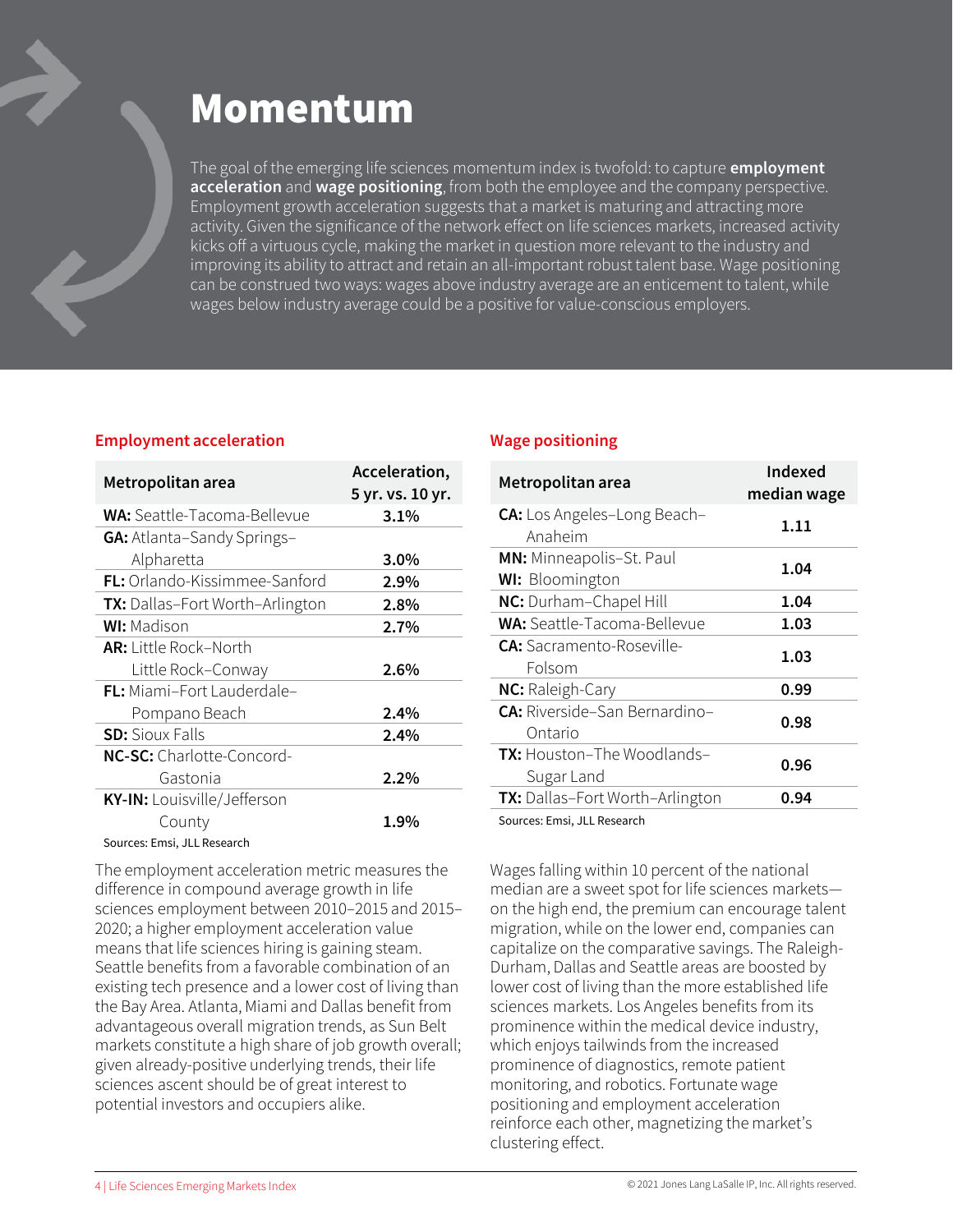# Talent

Nothing is more important to the success of a local life sciences industry than a strong and reliable talent base. A sturdy talent base provides potential employees on the scale necessary to ensure that enough life sciences companies flourish so that they can reinforce each other, collaborate and attract funding.

#### **Total STEM degrees**

| Metropolitan area                            | <b>Total STEM degrees</b><br>$(pop. 25+)$ |
|----------------------------------------------|-------------------------------------------|
| NY-NJ-PA: New York-Newark-Jersey City        | 1,183,889                                 |
| CA: Los Angeles-Long Beach-Anaheim           | 683,770                                   |
| IL-IN-WI: Chicago-Naperville-Elgin           | 539,328                                   |
| DC-VA-MD-WV: Washington-Arlington-Alexandria | 493,367                                   |
| <b>CA:</b> San Francisco-Oakland-Berkeley    | 461,090                                   |
| <b>TX:</b> Dallas-Fort Worth-Arlington       | 412,309                                   |
| TX: Houston-The Woodlands-Sugar Land         | 409,354                                   |
| MA-NH: Boston-Cambridge-Newton               | 386,862                                   |
| <b>Ontario: Toronto</b>                      | 373,110                                   |
| <b>GA: Atlanta-Sandy Springs-Alpharetta</b>  | 354,902                                   |
| Sources: Emsi, JLL Research                  |                                           |

The top three life sciences markets—Boston, San Francisco and San Diego—were all nourished in the beginning by the strength of their local university systems, which continue to generate cutting-edge industry expertise. Over the past 10 years, the national life sciences industry has advanced enough through prodigious research and technological process to broaden the overall industry knowledge base, enabling more institutions to contribute. Therefore, not just the concentration but the sheer number of STEM degrees is an important factor in life sciences success.

New York, Los Angeles and Chicago have not historically had the same life sciences employment concentration as the top three clusters. However, in an age of unprecedented expansion for the life sciences industry, this is no longer as critical, and given technological advances, all three of these markets are now more valuable based on the size of their talent pools. The Washington, Dallas and Houston areas also benefit from the potential scale they offer in terms of hiring potential.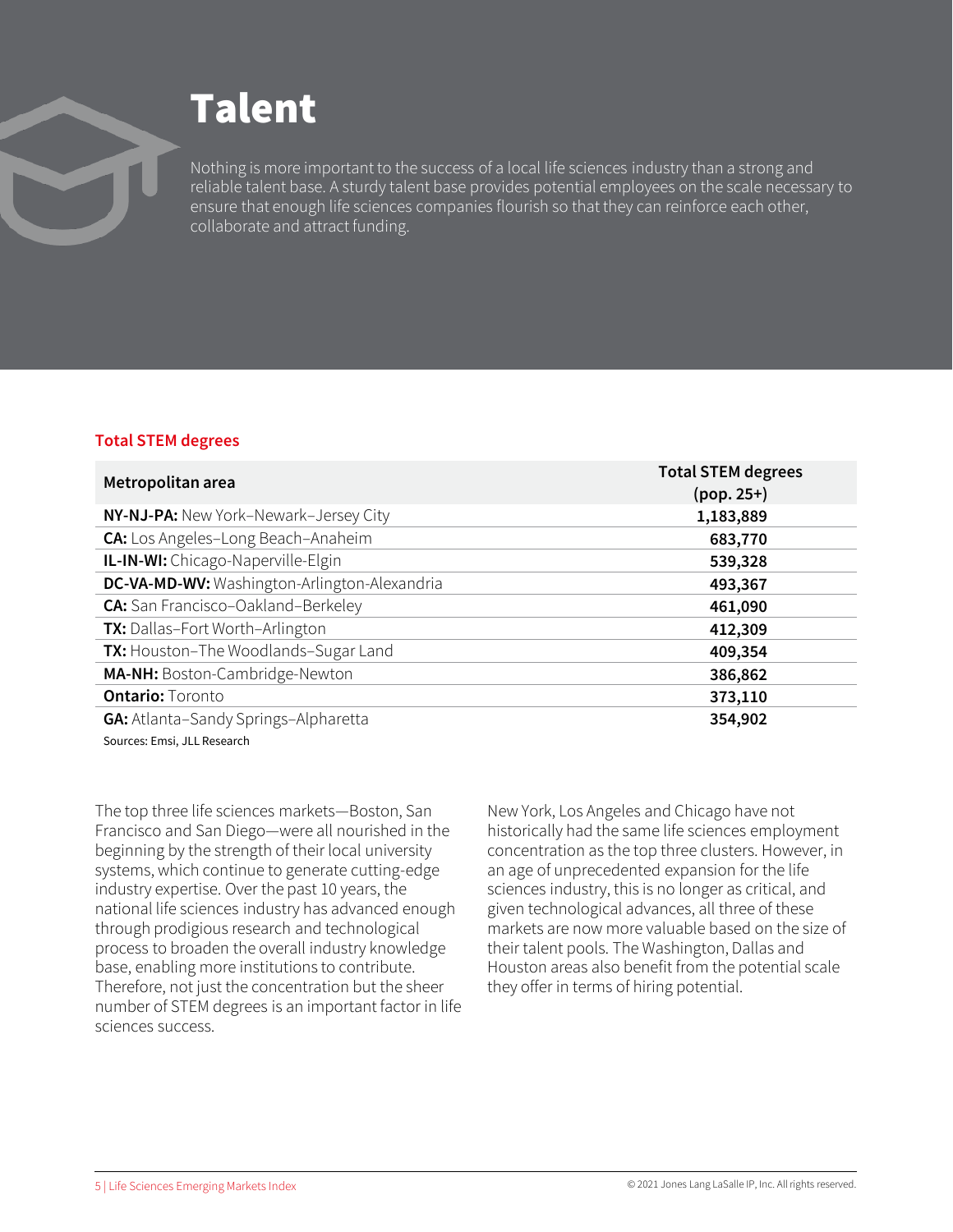# Potential

For an emerging life sciences market to reach full maturity, talent and momentum must combine and synthesize. The best way to ensure that is to provide the foundation for an appealing long-term lifestyle for young professionals, so that they will put down roots and spend their prime career years nurturing the local life sciences ecosystem. To capture potential, we examined a combination of recent GDP growth, which sets the stage for a healthy metro economy, and projections for millennial population, income and housing stock growth, all of which would attract and retain life sciences professionals.

| Metropolitan area                                       | <b>Score</b> | Metropolitan area                               | <b>Score</b> |
|---------------------------------------------------------|--------------|-------------------------------------------------|--------------|
| NC-SC: Charlotte-Concord-Gastonia                       | 93.00        | <b>ID:</b> Boise City                           | 85.20        |
| <b>WA:</b> Seattle-Tacoma-Bellevue                      | 88.30        | NC: Raleigh-Cary                                | 84.44        |
| CO: Denver-Aurora-Lakewood                              | 87.54        | TX: Dallas-Fort Worth-Arlington                 | 83.84        |
| TX: Austin-Round Rock-Georgetown                        | 87.23        | <b>GA: Atlanta-Sandy Springs-</b><br>Alpharetta | 83.33        |
| <b>TN: Nashville-Davidson-</b><br>Murfreesboro-Franklin | 85.72        | FL: Orlando-Kissimmee-<br>Sanford               | 83.32        |
|                                                         |              |                                                 |              |

Sources: Bureau of Economic Analysis, Esri, JLL Research

Sun Belt markets with a tech presence, such as Charlotte, Denver, Seattle and Austin, fared well in this analysis; these markets have a critical mass of educated millennial professionals that will draw in additional talent (and perhaps provide jobs for the other half of two-income couples). These markets tend to occupy a sweet spot with respect to cost of living between established coastal/gateway markets and true secondary markets, a positive for both migration and hiring. Many Sun Belt markets enjoy a relative tax advantage as well, which is a significant draw for corporations of all kinds.

| 2021 state corporate tax rates |         |
|--------------------------------|---------|
| California                     | 8.8%    |
| <b>Massachusetts</b>           | $8.0\%$ |
| Georgia                        | 5.8%    |
| Utah                           | 5.0%    |
| Arizona                        | 4.9%    |
| Colorado                       | 4.6%    |
| <b>Florida</b>                 | 4.5%    |
| <b>North Carolina</b>          | 2.5%    |
| <b>Texas</b>                   | $0.0\%$ |
| Washington                     | $0.0\%$ |
|                                |         |

Sources: Tax Foundation, JLL Research

Funding tends to be "sticky" in that established research institutions tend to draw an outsized share. However, significant growth in higher education R&D expenditure in life sciences among emerging market states is a harbinger of future outperformance, as the research infrastructure there is fortified.

#### **Higher education R&D expenditures**

(By state, FY 2019, \$ in thousands)

| <b>State</b>          | Life sciences |
|-----------------------|---------------|
| California            | 6,680,159     |
| <b>New York</b>       | 4,604,502     |
| Texas                 | 3,607,009     |
| Pennsylvania          | 2,858,845     |
| <b>North Carolina</b> | 2,430,220     |
| Maryland              | 2,092,165     |
| <b>Massachusetts</b>  | 1,752,052     |
| <b>Illinois</b>       | 1,636,524     |
| Michigan              | 1,595,533     |
| Ohio                  | 1,519,526     |

Sources: National Science Foundation, JLL Research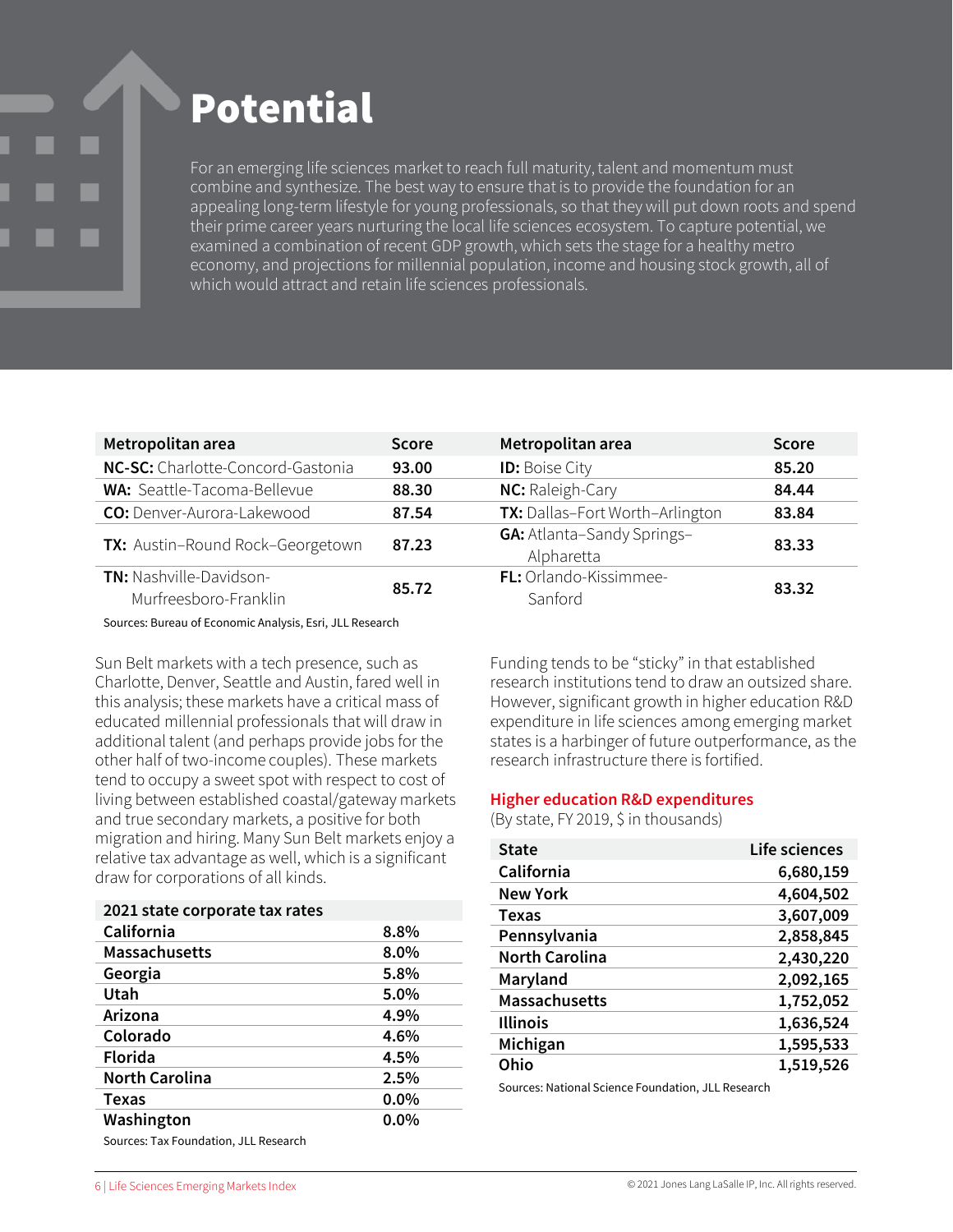

### **Poised for a paradigm shift**

Though Boston, San Francisco and San Diego will always occupy a vaulted place within the life sciences pantheon, the incredible dynamism of the industry is jump-starting new markets that are of growing interest to life sciences investors and companies alike thanks to their lifestyle, cost of living and demographic advantages. Prompt entry into these markets offers a robust upside as they evolve toward drawing significant public and private funding. Forward-thinking organizations have the opportunity to take action on this data early, elevating organizational momentum, gaining access to top talent and activating their real estate potential.

**To learn more about JLL's Emerging Markets Index and how it can propel your organization's growth, contact our JLL Life Sciences experts. [Click here](https://www.us.jll.com/en/contact-us) or call +1 872 201 4265.**